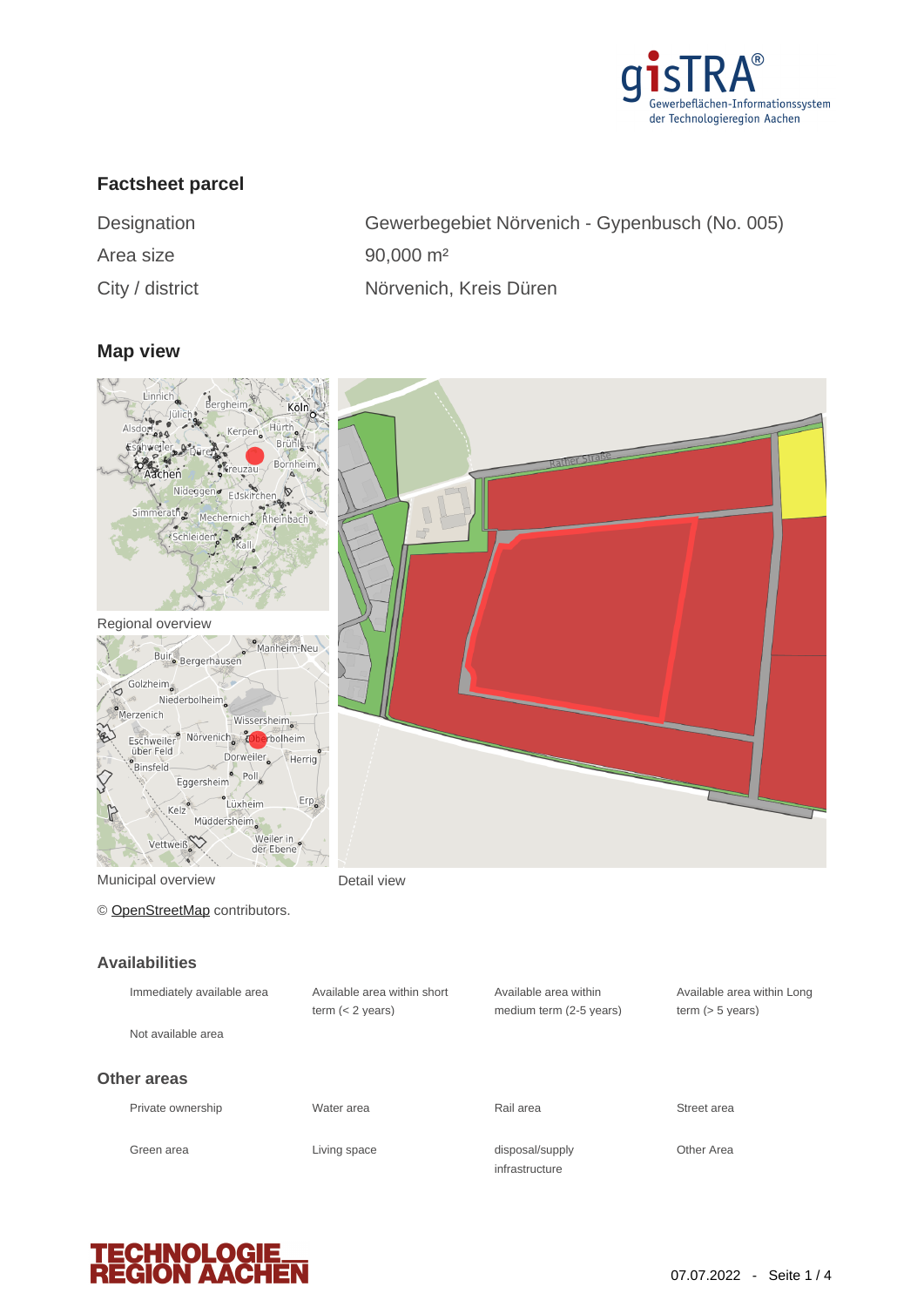

### **Parcel**

| Area size          | 90,000 m <sup>2</sup>                                                                                                                                                                                                    |
|--------------------|--------------------------------------------------------------------------------------------------------------------------------------------------------------------------------------------------------------------------|
| Price              | On Demand                                                                                                                                                                                                                |
| Availability       | Immediately available area                                                                                                                                                                                               |
| Area designation   | Commercial zone                                                                                                                                                                                                          |
| <b>Divisible</b>   | Yes                                                                                                                                                                                                                      |
| 24h operation      | No.                                                                                                                                                                                                                      |
| <b>Description</b> | Please note, that the areas displayed here are<br>hand-mapped and therefore inaccurate. For accurate<br>and further details please refer to our legally binding<br>land-use plan its additional documents, linked below. |

### **Commercial zone**

#### A Location OF Diversity And Opportunities

Noervenich stands for a broad mix of industries. In our municipality, you will find ideal conditions for the success of your business. Companies from the innovative food sector for instance will benefit from the municipality´sclose linkage with agriculture.

Embedded in a renowned and internationally recognised university landscape and in the immediate vicinity of the Juelich Research and Technology Centre, companies active in the field of future technologies will also find an optimum location. A highly qualified workforce on site - from skilled workers to engineers - guarantess the success ofyour company at the new location. Especially for research and the development of new products, all possibilities are open to you. Thus, our attractive industrial areas offer location solutions for small as well as medium-sized companies, for atrisanry and manufacturing and equally for companies with corporate structures that want to develop new perspectives at an attractive location.

| Location                  | <b>Outskirts</b> |
|---------------------------|------------------|
| Industrial tax multiplier | 550.00 %         |
| Regional important?       | Yes              |

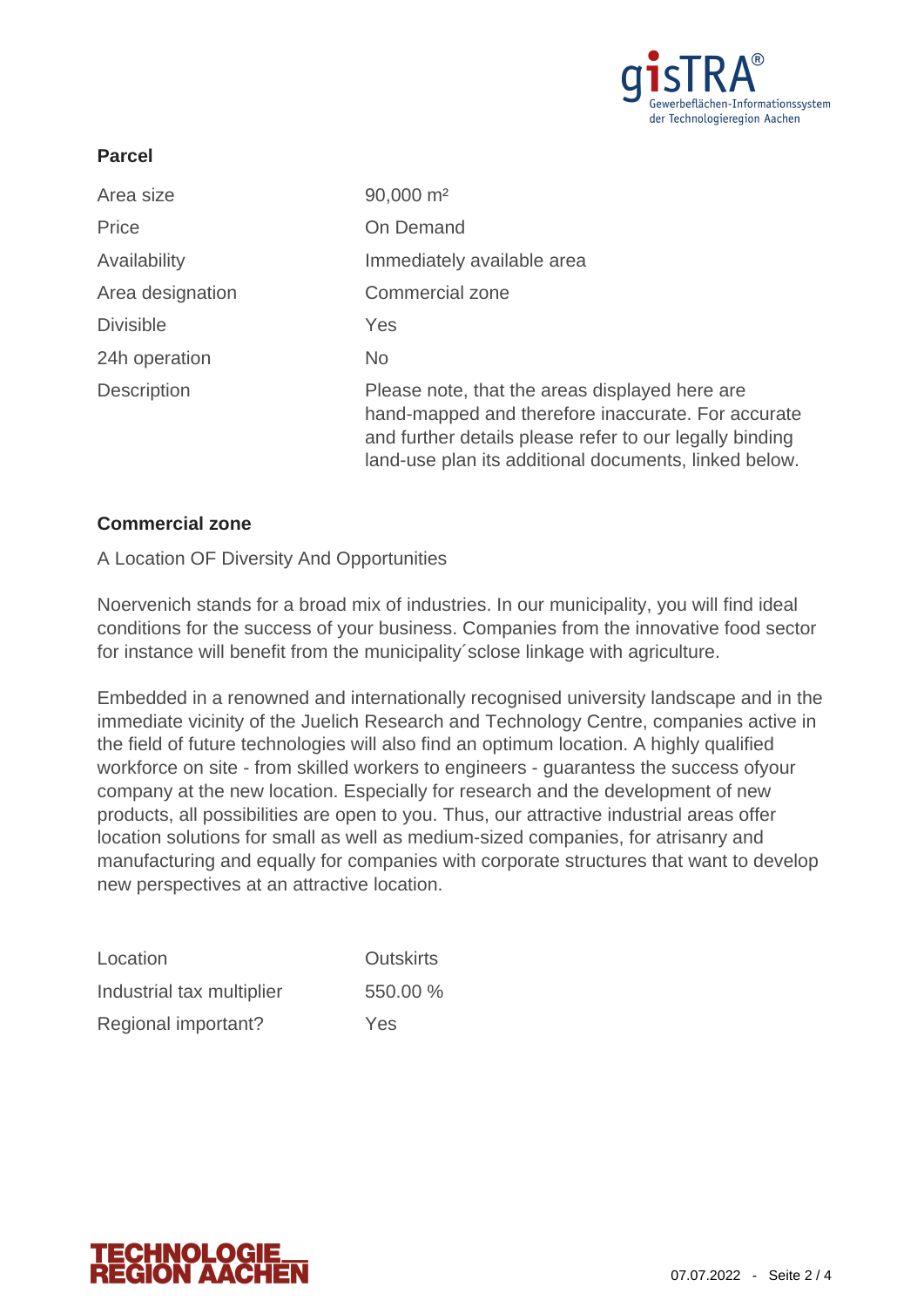



# **Transport connections**

|              |                   | <b>Distance</b> |       |
|--------------|-------------------|-----------------|-------|
|              |                   | [km]            | [min] |
| Freeway      | A61               | 7.5             |       |
|              | A <sub>1</sub>    | 13.5            |       |
|              | A4                | 14.0            |       |
| Highway      | <b>B477</b>       | 2.5             |       |
|              | <b>B264</b>       | 6.0             |       |
| Airport      | Köln-Bonn (CGN)   | 40.0            |       |
|              | <b>Düsseldorf</b> | 80.0            |       |
| Port         | Köln              | 35.0            |       |
| Rail freight | Düren             | 11.0            |       |
| Railway      | Düren             | 11.0            |       |

### **Information about Nörvenich**

Established in 1969 as part of the municipal boundary reform, Nörvenich covers an area of 66.04 square kilometers, including 12.5 square kilometers of forest. Over the past two decades the former farming settlements have been transformed into residential areas. Only a few farmers still work the fertile arable land.